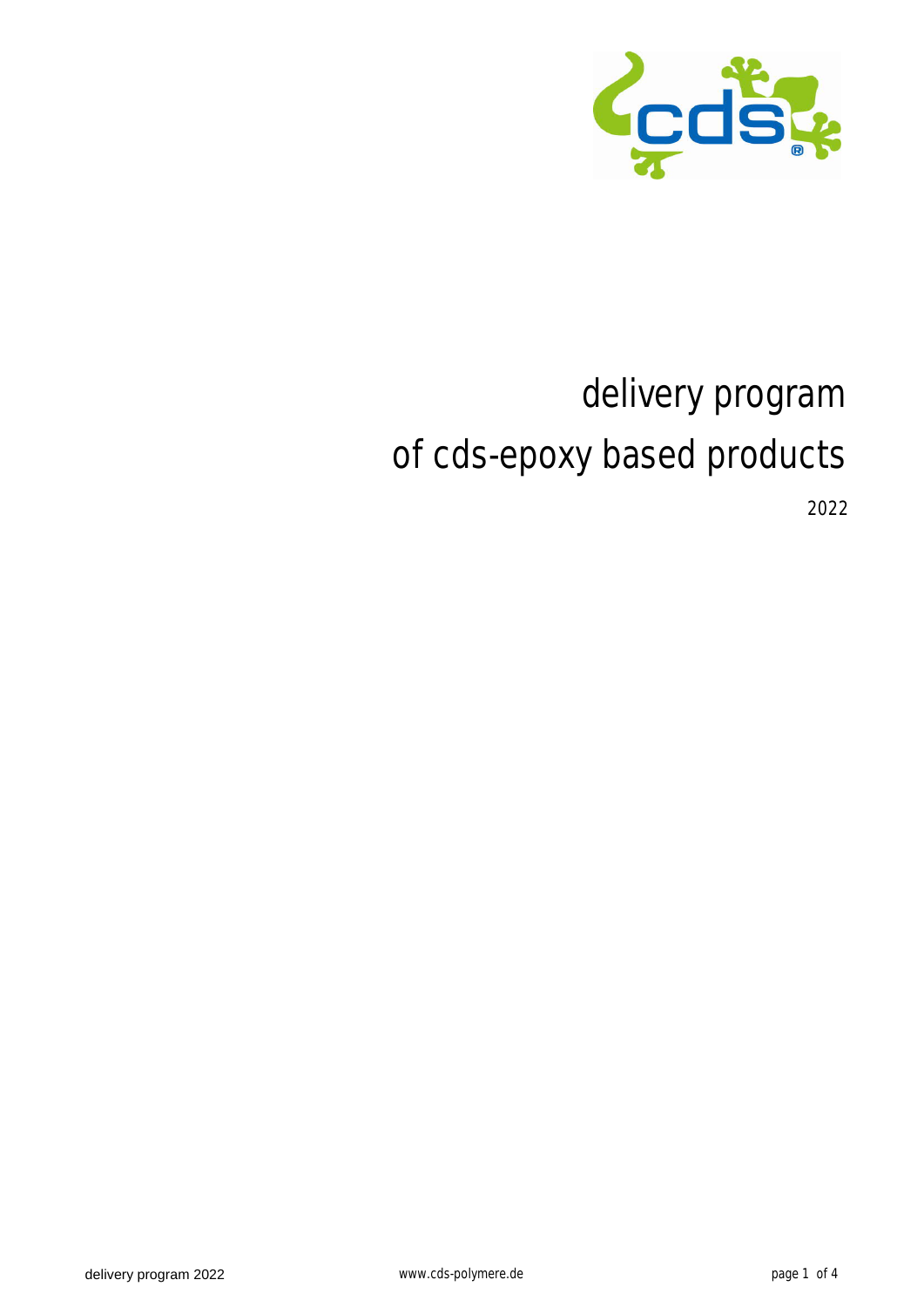

#### primers / sealers

| product name                                                   | technical<br>data sheet | description / field of application                         | hardener | standard<br>packing         |
|----------------------------------------------------------------|-------------------------|------------------------------------------------------------|----------|-----------------------------|
| cds-Primer colourless<br>consumption: ca. 350 g/m <sup>2</sup> | 3349                    | Primer for mineral surfaces                                | S. FH    | 25 kg<br>10 kg              |
| cds-Primer MB<br>consumption: ca. 400 g/m <sup>2</sup>         | 3350                    | Primer for mineral surfaces, mortar resin for<br>pavements | S. FH    | $25$ kg<br>10 <sub>kg</sub> |
| cds-Sealer BLF<br>consumption: ca. 700 g/m <sup>2</sup>        | 4789                    | Colored sealer for mineral surfaces                        | S. FH    | 25 kg<br>10 <sub>kg</sub>   |

### adhesives / mortars

| cds-Adhesive<br>consumption: ca. $500 - 800$ g/m <sup>2</sup>   | 9900 | Used to form an adhesive bridge between<br>concrete and cds-mortars                       | S, FH, FH-Super*  | 10 <sub>kg</sub><br>4 kg<br>$2$ kg<br>1 <sub>ka</sub> |
|-----------------------------------------------------------------|------|-------------------------------------------------------------------------------------------|-------------------|-------------------------------------------------------|
| cds-Mortar 0-3 L flex special<br>consumption: ca. 2.000 g/liter | 8816 | Fast repair of damaged concrete edges and<br>breaks (such as holes) in concrete surfaces. | S, FH, FH-Super** | $25$ kg<br>$20$ kg                                    |
| cds-V-Mortar flex stable<br>consumption: ca. 2.000 g/liter      | 8865 | Pile grouting of balustrades                                                              | S, FH, FH-Super** | $25$ kg<br>8 kg                                       |
| cds-Mortar 0-1 FB<br>consumption: ca. 2.200 g/liter             | 8846 | Concrete repair, kerbstones and stairs repair,<br>production of fillets and ramps         | S, FH, FH-Super** | $25$ kg<br>$20$ kg<br>8 ka                            |
| cds-Primer Z<br>consumption: ca. 500 g/m <sup>2</sup>           | 2920 | anticorrosive adhesive between steel and cds-<br>mortars                                  | hardener          | 10 <sub>kq</sub><br>$2$ kg                            |
| cds-Mortar BA<br>consumption: ca. 2.100 g/m <sup>2</sup>        | 8882 | Concrete repair of horizontal and low-pitched<br>areas                                    | hardener          | $25$ kg<br>$20$ kg                                    |
| cds-Mortar WHG<br>consumption: ca. 2.100 g/liter                | 8853 | Concrete repair of concrete sealing structures etc hardener                               |                   | 25 kg<br>8 kg                                         |

## coatings inside and outside

| cds-Coating HB<br>consumption: ca. 630 - 1500 g/m <sup>2</sup>    | 4400 | colored coating for mineral surfaces                                     | hardener | 30 kg                     |
|-------------------------------------------------------------------|------|--------------------------------------------------------------------------|----------|---------------------------|
| cds-Pouring mortar flex<br>consumption: ca. 3000 g/m <sup>2</sup> | 4224 | on concrete floors or cement screeds as a thick S, FH<br>layer system    |          | 284 kg<br>71 kg           |
| cds-Sealer WE conductive<br>consumption: ca. 200 g/m <sup>2</sup> | 2910 | conductive layer between cds-Primer MB and cds-hardener<br>Coating HB-AS |          | 20 kg<br>10 <sub>kg</sub> |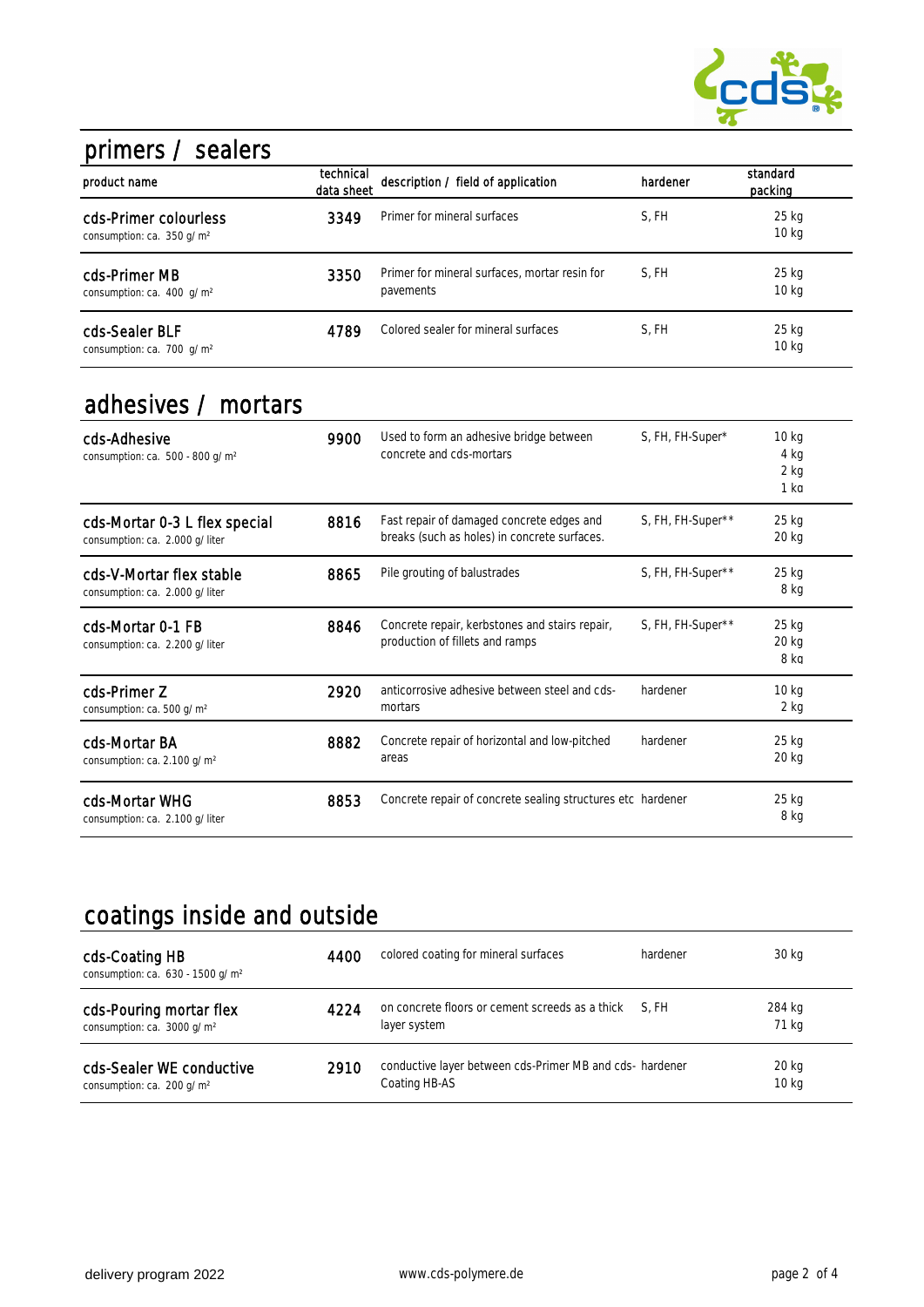

### coatings inside and outside

| product name                                                       |      | description / field of application   | hardener | standard<br>packing |
|--------------------------------------------------------------------|------|--------------------------------------|----------|---------------------|
| cds-Coating HB-AS<br>consumption: ca. 1.000-1.500 g/m <sup>2</sup> | 4675 | pigmented antistatic coating         |          | 30 kg               |
| cds-Coating AS<br>consumption: ca. 600 g/m <sup>2</sup>            | 4677 | antistatic primer for cds-Coating TS | FH       | 30 kg               |

grouts

| gi vu tu                                                                                      |      |                                                                                                                                                                                                               |                  |                  |
|-----------------------------------------------------------------------------------------------|------|---------------------------------------------------------------------------------------------------------------------------------------------------------------------------------------------------------------|------------------|------------------|
| cds-Pouring Concrete UW<br>consumption: 1.860 g/liter<br>standard colors: grey or black       | 9910 | Easy pourable 2 component epoxy resin material<br>filled with minerals to install in-pavement<br>lights in concrete pavements;<br>fulfills requirements of FAA-quideline<br>AC 150/5370-10, Item P-606.       | S. FH            | 8 kg             |
| cds-Pouring Concrete UW rapid<br>consumption: 1.930 g/liter<br>standard colors: grey or black | 9915 | Quick curing alternative for UW<br>For temperatures from $+5^{\circ}$ C to $+15^{\circ}$ C,<br>stressable at $+10$ °C after 2 hours,<br>fulfills requirements of FAA-quideline<br>AC 150/5370-10, Item P-606. | S, FH            | 8 kg             |
| cds-Pouring Concrete UW flex<br>consumption: 1.740 g/liter<br>standard colors: grey or black  | 9932 | Flexible alternative for UW / UW rapid<br>to install in-pavement lights in asphalt or concrete<br>pavements, fulfills requirements of FAA-guideline<br>AC 150/5370-10. Item P-606.                            | <b>FH</b>        | 8 kg             |
| cds-Pouring Concrete UW ultra<br>consumption: 1.770 g/liter<br>standard colors: grey or black | 9930 | more reactive alternative for UW/ UW rapid<br>to install in-pavement lights in asphalt or concrete<br>pavements, limited use between $+ 1$ °C to<br>$+15$ °C.                                                 | hardener         | $6,5$ kg         |
| cds-Cable-Joint-Filler<br>consumption: 1.800 g/liter<br>standard colors: grey or black        | 9945 | Filling of cable ducts cut in asphalt concrete<br>and concrete surfaces (not applicable for<br>expansion joints).                                                                                             | S, FH, FH-Super* | 10 <sub>kg</sub> |

Hardeners: S = standard FH = faster FH-Super = quick Standard colors for colored sealers and coatings, if not differently named: ca.RAL 1019, 7023, 7030, 7032, 7035, 7037, 7038.

#### Information on further products for sealings, coatings, concrete repair, etc. on request.